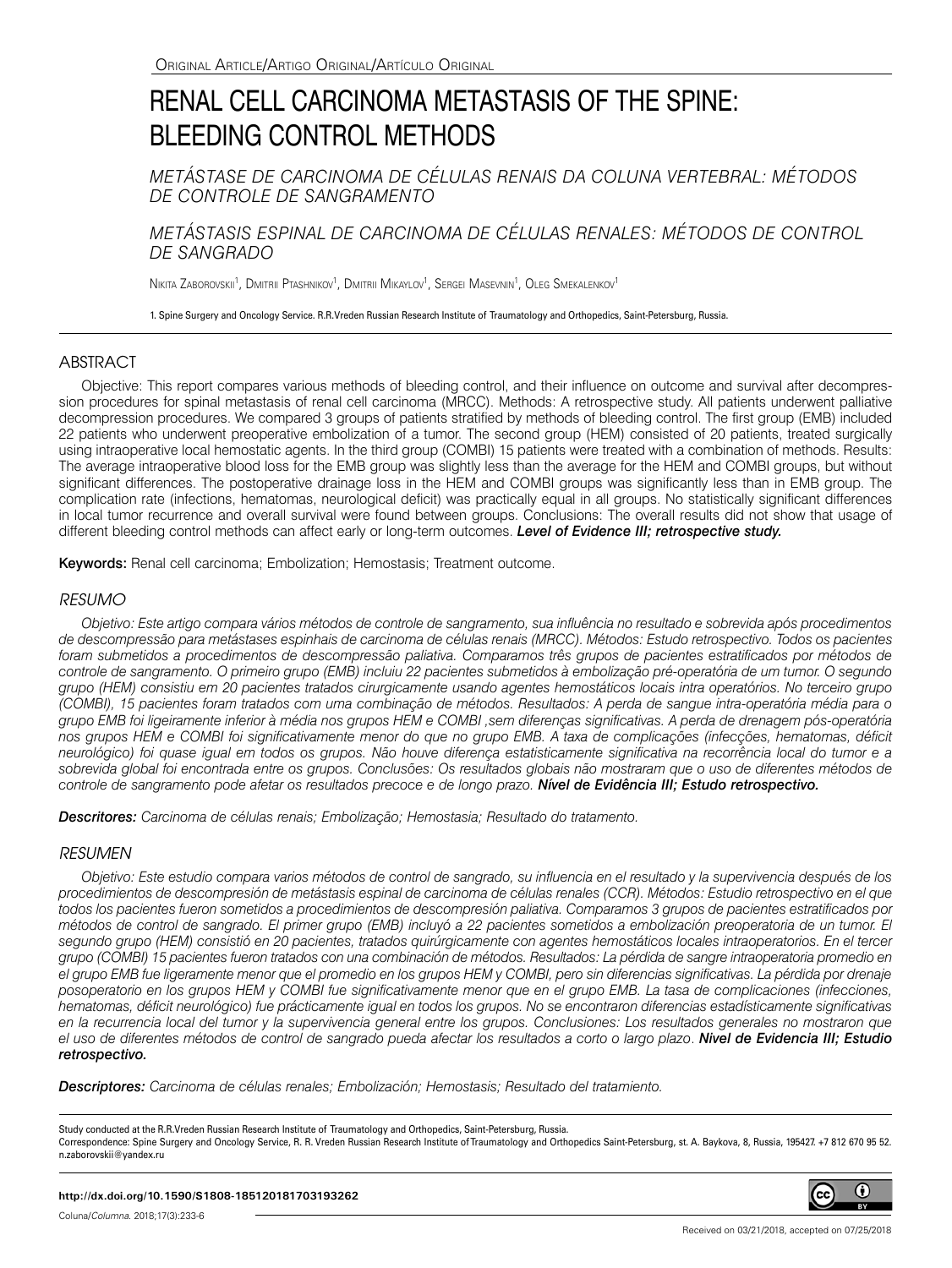## **INTRODUCTION**

Metastatic bone tumors in the spine are painful and debilitating, challenging to treat and often require surgery. Surgical intervention aims at decompression, either by direct removal of tumor tissue or indirectly, by palliative posterior laminectomy, and is intended to preserve or regain neurological functions, restore or improve walking, and relieve pain.<sup>1</sup>

Spinal metastases originating from renal cell carcinoma (MRCC) are difficult to manage due to profuse intraoperative bleeding, which is difficult to control. The range of techniques, available for sparing blood in spine procedures, is very wide and the variety of concepts is large.<sup>2,3</sup> The benefit of preoperative embolization in spinal metastases surgery has been reported in previous studies.<sup>4-6</sup> On the other hand, the use of local hemostatic agents is safe and beneficial for the control of bleeding during spine surgery. $7-9$ 

This report describes the comparison of various MRCC bleeding control methods, and their influence on outcome and survival after decompression procedures.

## METHODS

The study was approved by the research ethics committee. All patients gave the informed consent prior to being included in the study.

A retrospective analysis was conducted of 57 cases involving patients treated during the period 2005 to 2014. The inclusion criteria were: (1) single-level tumor lesions, (2) patients with extension of tumor around the spinal cord (Wenstein-Boriani-Biagini layer D, Bilsky Epidural Spinal Cord Compression scale >1B), (3) hypervascularity of tumor, (4) posterior decompression surgery. Exclusion criteria were: previous operations, preoperative anemia (<12 g/dL), long postembolization period (>3 days), and coagulopathy. All patients received a radiological work-up with plain films, CT, MRI and additional diagnostic angiography. The tumor lesions were mainly located in the thoracic spine (n=39; 68.4%), with a smaller percentage of tumors in lumbar spine (n=18; 31.6%). All 57 patients were stratified by methods of bleeding control into 3 groups. (Table 1) Preoperative embolization was performed in 22 cases (EMB group). In the period 2005-2009 we did not have modern LHA in our practice. Twenty patients were treated surgically using intraoperative LHA for economic reasons (patients have to pay for embolization), or contraindications for embolization, or

patient's refusal to undergo the embolization procedure (HEM group). A combination of methods (embolization and hemostatic agents) was used in 15 cases (COMBI group).

#### Surgical strategy

The indications for palliative surgical treatment of spinal metastases were neurological deficit, spinal neoplastic instability and the presence of visceral metastases. These indications were true for patients with poor life expectancy, for whom a likelihood of improving the quality of life was expected. All patients were operated by the same team of spine surgeons using standardized techniques. Palliative management included tumor excision in a piecemeal fashion (intralesional excision) by wide laminectomy and spinal instrumentation using the posterior approach. Opening of tumor lesion as late as possible is the most important point in the surgical strategy for hypervascular tumor decompression. Decompression was started via facetectomy at the levels above and below the affected vertebra. Laminectomy (same level and level above) was performed by rongeurs. After visualization of the nerve roots, pedicle was removed from less affected side than from the other side. Decompression of ventral part of neural elements (spinal cord, dural sac) was achieved by bent curettes. Circular decompression should be completed as fast as possible. After tumor tissue removal, tamponade of the cavity provided hemostasis.

#### Methods of bleeding control

General measures used to minimize blood loss included the assessment and correction of coagulopathy, hypotensive anesthesia, antifibrinolytic drugs, and the use of bipolar electrocautery, Cell Saver, oxidized cellulose and bone wax.

Diagnostic angiography and embolization under local anesthesia were performed using the femoral approach. Selective catheterization of tumor feeding arteries was performed, and angiographic images were obtained. Tumor vascularity was analyzed by the severity of tumor blush and venous drainage, and evaluated by the interventional radiologist in 4 grades (not hypervascular, mild, moderate, severe). Patients with moderate and severe hypervascularity of tumor were included in the study. We did not perform embolization if any anterior spinal arteries were detected. Gelatin sponge particles were used as embolic material. Embolization was evaluated as "complete" when tumor blush was decreased by more

Table 1. Patients' demographic data.

|                                              | <b>EMB</b><br>$(n = 22)$ | <b>HEM</b><br>$(n = 20)$ | <b>COMBI</b><br>$(n = 15)$ | EMB vs.<br><b>HEM</b>    | HEM vs.<br><b>COMBI</b> | COMBI vs.<br><b>EMB</b> |
|----------------------------------------------|--------------------------|--------------------------|----------------------------|--------------------------|-------------------------|-------------------------|
| Median age, y.o. (range)                     | 50 (20-71)               | 55 (36-74)               | 58 (48-73)                 | 0.273                    | 0.423                   | 0.181                   |
| Male, n (%)                                  | 17 (77.3%)               | 16 (80%)                 | 7(46.7%)                   | 0.629                    | 0.071                   | 0.082                   |
| <b>Tumor location</b>                        |                          |                          |                            |                          |                         |                         |
| Thoracic spine, n (%)                        | 17 (77.3%)               | 15 (75%)                 | $8(53.3\%)$                | 0.453                    | 0.282                   | 0.164                   |
| Lumbar spine, n (%)                          | 5(22.7%)                 | 5(25%)                   | 7(46.7%)                   | 0.798                    | 0.282                   | 0.164                   |
| <b>General condition</b>                     |                          |                          |                            |                          |                         |                         |
| Karnofsky performance status (10-40%), n (%) | $3(13.6\%)$              | $2(10\%)$                | $2(13.3\%)$                | 0.345                    | 0.278                   | 0.645                   |
| Presence of visceral metastases, n (%)       | 8 (36.4%)                | 12 (60%)                 | 7(46.7%)                   | 0.059                    | 0.506                   | 0.505                   |
| Neurological deficit, n (%)                  | 21 (95.5%)               | 16 (80%)                 | 15 (100%)                  | 0.174                    | 0.118                   | 0.187                   |
| Spinal instability (SINS > 13 scores), n (%) | 20 (90.1%)               | 14 (70%)                 | 13 (86.7%)                 | 0.122                    | 0.419                   | 0.754                   |
| Tumor vascularity and degree of embolization |                          |                          |                            |                          |                         |                         |
| Grade 0-1                                    | 0                        | $\mathbf 0$              | $\Omega$                   |                          |                         |                         |
| Grade 2 (moderate)                           | 5                        | 6                        | 4                          | 0.729                    | 0.643                   | 0.456                   |
| partial embolization                         | 2                        | $\sim$                   | 0                          |                          |                         | 0.504                   |
| complete embolization                        | 3                        | $\sim$                   | 4                          | $\overline{\phantom{a}}$ |                         | 0.408                   |
| Grade 3 (severe)                             | 17                       | 14                       | 11                         | 0.729                    | 0.267                   | 0.425                   |
| partial embolization                         | 7                        | $\overline{\phantom{a}}$ | 5                          |                          |                         | 0.289                   |
| complete embolization                        | 10                       |                          | 6                          |                          |                         | 0.356                   |

EMB –group with embolization, HEM – group with local hemostatic agents usage, COMBI – group with embolization and local hemostatic agents usage; EMB vs. HEM, HEM vs. COMBI, COMBI vs. EMB – indicates p value between groups.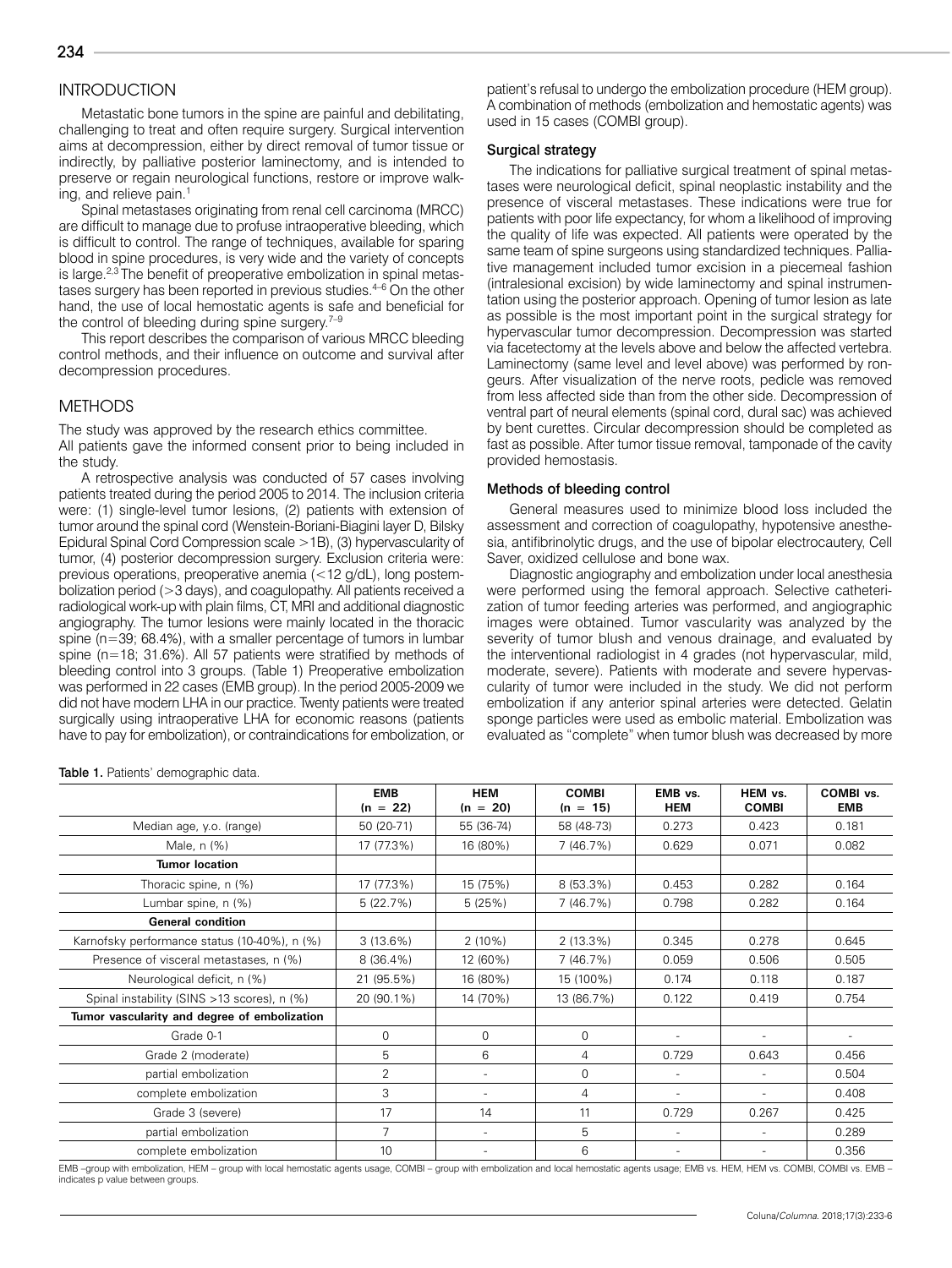than 75%, otherwise it was evaluated as "partial". Most patients who underwent embolization were operated on the next day  $(n = 26)$ . and a smaller number in 2 days ( $n = 6$ ).

Local hemostatic agents were based on a gelatin-thrombin matrix. If profuse bleeding started, a hemostatic was applied to this area. After application of the hemostatic, surgery was continued on another side of the surgical field. If the profuse bleeding did not stop, the hemostatic was reapplied with tamponade. Once the bleeding was under control, it was possible to continue operating on the initial field.

#### Clinical data

The parameters evaluated were blood loss volume, drainage loss, possible complications, hospitalization time, and survival. Estimated intraoperative blood loss was obtained from anesthesiologists' records of the amount of blood collected and calculated in the suction container. 100/250 ml Redon-Drainage was used to collect drainage blood loss over 1 week, as standard protocol. Drainage loss volume was recorded daily in the patient's chart. All adverse events during hospitalization were recorded. After hospitalization, patients were observed by oncologists. Overall survival was counted from the end of hospitalization to death.

#### Statistical Analysis

Statistical analyses were provided by R version 3.3.2 (R Foundation for Statistical Computing). For categorical variables, cross-tabulations were generated and Pearson's Chi-square test with Yates' continuity correction. The Mann–Whitney U test was used to compare continuous variables between groups. The Kaplan-Meier analysis method estimated postoperative survival, and survival curves using the log-rank test. A p-value less than 0.05 was considered statistically significant.

#### RESULTS

Differences between 3 pairs of groups (EMB vs. HEM, HEM vs. COMBI, COMBI vs. EMB) were not found preoperatively. The mean intraoperative blood loss for embolized patients was 1129 (range 400-1700) mL, which was slightly less than the mean in groups with LHA - 1235 (range 600-2400) mL and combination of methods - 1190 (range 700-1650) mL. Nevertheless, no statistically significant differences were found in blood loss volume between groups. The postoperative drainage loss in the HEM group was 474 (range 190- 970) mL, and in the COMBI group it was 469 (range 200-620) mL, which was significantly less than that of the EMB group, with 939 (range 370-1450) mL. (Table 2)

The complication rate with reoperation required was nearly equal in all groups. There were 9 hematomas and 7 wound infections, with most of the infections developing from the wound hematomas. Neurological status was evaluated based on the Frankel grade. Postoperatively (at the end of hospital stay), a majority of patients demonstrated improvement in neurological status by at least one Frankel grade (EMB 71.4% (15/21) patients, HEM 68.8% (11/16) patients, COMBI 53.3% (8/15) patients). 13.5 % (7/ 57) of patients had neurological deterioration caused by operation or the embolization procedure. For example, in the EMB group, one patient developed irreversible paraplegia after embolization. Neurological deterioration (Frankel D to A) was evaluated as rapid decompensation of tumor spinal cord compression. However, after surgery the patient did not improve neurological status. Spinal cord ischemia was diagnosed by MRI. Although preoperative embolization is a relatively safe procedure, there is still a risk of spinal cord ischemia. The mean hospitalization time was significantly shorter in groups with LHA (HEM) compared to groups with embolization (EMB, COMBI).

Secondary neurological deficit following local recurrence of spinal tumor was not associated with embolization or LHA usage, or a combination of the two. The median overall survival was 15.7 (range 4-44) months in EMB group, compared to 19 (range 9-29) months in the HEM group and 14.7 (range 2-25) months in the COMBI group. No statistically significant difference in survival was found between groups by the Log-rank test  $(p = 0.360)$ .

### **DISCUSSION**

MRCC are difficult to manage. This type of lesion tends to be large, highly destructive, and more resistant to systemic and radiation therapy than other metastases, resulting in pathological fractures and spinal cord compression that severely compromises the performance status and quality of life of patients. Profuse intraoperative bleeding, caused by metastases of MRCC, is one of the challenges of spine surgery. The majority of spine surgeons believe that embolization of tumor vessels reduces blood loss, lowers surgical risk, and enables more precise dissection and more extensive resection of the lesion.<sup>10,11</sup> Kobayashi et al. showed that not only embolization, but also the invasiveness of the surgery play an important role in operative blood loss in spinal tumor surgery.12 Therefore, we evaluated patients who underwent decompression using the posterior approach.

Some studies describe intraoperative blood loss after embolization and decompression. Guzman et al. showed average blood volume in suction, for patients with embolization in a group with renal cell carcinoma, of 2400 mL.<sup>11</sup> Kato et al. reported that intraoperative blood loss after preoperative embolization was twice less than in group without embolization.<sup>13</sup> Schmidt et al. concluded that for patients with tumor reduction, who underwent preoperative embolization, the mean blood loss was 1867 ml.<sup>14</sup> In a recent study, Clausen et al. concluded that blood loss differences between patients who received embolization and those who did not were significant, but too small to be clinically important.<sup>15</sup>

We found no statistically significant association between methods of bleeding control (embolization or the application of local hemostatic agents). Therefore, we believe indications for embolization of MRCC before posterior decompression surgery could be reconsidered in the future, as modern hemostatics provide adequate control of hemorrhage in palliative management. This will result in

|                                                     | <b>EMB</b>     | <b>HEM</b>     | <b>COMBI</b>   | EMB vs.<br><b>HEM</b> | HEM vs.<br><b>COMBI</b> | COMBI vs.<br>EMB |
|-----------------------------------------------------|----------------|----------------|----------------|-----------------------|-------------------------|------------------|
| Blood loss (mL)                                     | $1129 \pm 349$ | $1235 \pm 603$ | $1190 \pm 358$ | 0.058                 | 0.189                   | 0.563            |
| Drainage loss (mL)                                  | $939 \pm 354$  | $464 \pm 127$  | $469 + 197$    | $0.011*$              | 0.564                   | $0.045*$         |
| Hematoma, n of reOp                                 | 5              |                |                | 0.414                 | 0.356                   | 0.676            |
| Infection, n of reOp                                | 3              | ↷              |                | 0.467                 | 0.821                   | 0.987            |
| Neurological deficit after embolization, n          |                |                |                | 0.999                 | 0.428                   | 0.999            |
| Neurological deficit after operation, n             | 2              | ↷              |                | 0.978                 | 0.981                   | 0.956            |
| Improvement in neurological status after surgery, n | 15             | 11             | 8              | 0.786                 | 0.472                   | 0.378            |
| Hospital stay, days                                 | $33.4 \pm 9.8$ | $26.3 \pm 6.3$ | $31.5 \pm 8.4$ | $0.031*$              | $0.042*$                | 0.368            |
| Local recurrence at outcome, n                      | 2              |                | ◠              | 0.672                 | 0.564                   | 0.625            |
| Neurological deterioration at outcome, n            | ◠              | ◠              |                | 0.563                 | 0.452                   | 0.489            |

EMB –group with embolization, HEM – group with local hemostatic agents usage, COMBI – group with embolization and local hemostatic agents usage; EMB vs. HEM, HEM vs. COMBI, COMBI vs. EMB indicates p-value between; In graph «Improvement in neurological status after surgery» values were compared with numbers of preoperative neurological deficit; \* - significant difference between groups.

Table 2. Postoperative data.